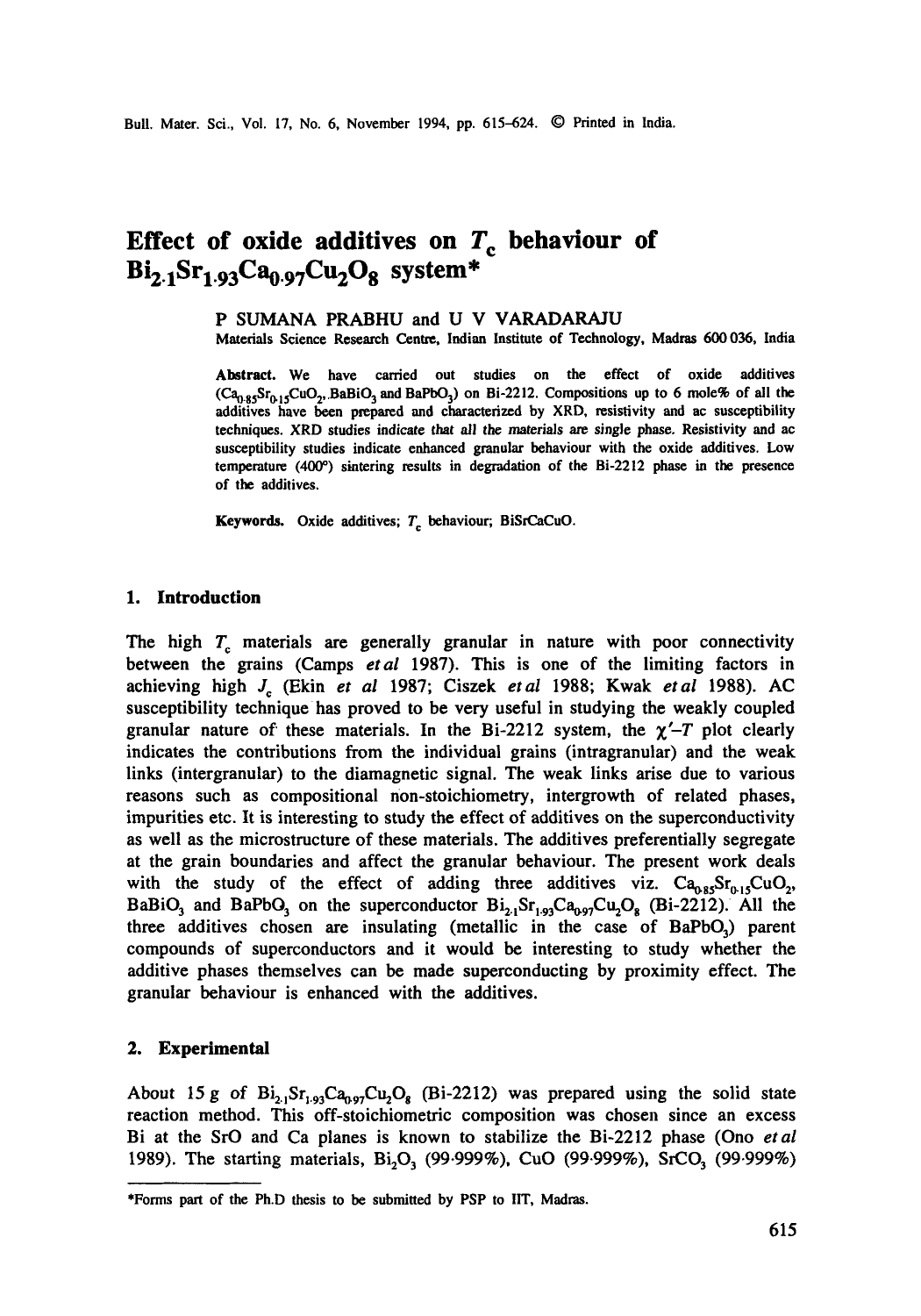and CaCO<sub>3</sub> (99.98%; all Cerac, UK), were taken in the above mole ratios, ground and calcined in air at 810°C for 16h. The subsequent heat treatments were also carried out in air at  $840^{\circ}$ C for 5–6 h and  $875^{\circ}$ C for 10 h with intermediate grinding. The material was then pressed into pellets (dia:8 mm and 12 mm; thickness: 1-2 mm) and sintered at  $870^{\circ}$ C for 10 h in air and furnace cooled to room temperature. In order to enhance the  $T_c$ , the samples were introduced into a preheated furnace at 805°C for 1-2 h and then quenched in air. The additives  $Ca_{0.85}Sr_{0.15}CuO_2$ , BaBiO<sub>3</sub> and BaPbO<sub>3</sub> were added in steps of 2, 4 and 6 mole% to a known amount of Bi-2212. The mixture was ground thoroughly and heated at 875°C for 24 h. The resulting powder was pressed into pellets and sintered at the same temperature for 24 h.

The samples were characterized by powder X-ray diffraction (SEIFERT, Germany). Resistivity measurements were carried out by the four-probe van der Pauw method in the temperature range  $300-13$  K using a closed cycle He refrigerator (Leybold Hareas, Germany). AC susceptibility measurements were done on the samples at a field of  $0.1$  Oe and frequency of 300 Hz in the temperature range 300-13 K using the Sumitomo superconducting properties measurement equipment (Model SCR 204-T, Japan). The microstructure was determined using a scanning electron microscope (SEM; JEOL unit).

# 3. Results

XRD studies indicate that all the compositions up to 6 mole% of the additives are single phase (figure 1). Sharp peaks are observed indicative of well crystalline nature of the phases. The XRD patterns have been indexed on the basis of the orthorhombic Bi-2212 structure and no additional reflections have been observed. Lattice parameters have been calculated using the least square fit of the high angle reflections (table 1). The  $a$  and  $b$  lattice parameters do not show any significant change while the c-lattice parameter is found to increase slightly for higher concentration of BaBiO<sub>3</sub> and BaPbO<sub>3</sub> additives. Resistivity  $(p-T)$  measurements on Bi-2212 showed metallic behaviour in all the compositions, obeying the expression  $p = p_0 + \alpha T$ . The  $p_0$  and  $\alpha$  values along with  $p_{300K}$  values are listed in table 2.

|                                        | Conc.   |              | Lattice parameters |              |
|----------------------------------------|---------|--------------|--------------------|--------------|
| <b>Additive</b>                        | (mole%) | $a(\lambda)$ | $b(\lambda)$       | $c(\lambda)$ |
| CangsSm <sub>15</sub> CuO <sub>2</sub> | 0       | 5.392        | 5.392              | 30.718       |
|                                        | 2       | 5.388        | 5.387              | 30.710       |
|                                        | 4       | 5.389        | 5.386              | 30.716       |
|                                        | 6       | 5.396        | 5.381              | 30.719       |
| <b>BaBiO3</b>                          | 2       | 5.395        | 5.375              | 30.702       |
|                                        | 4       | 5.395        | 5.382              | 30.761       |
|                                        | 6       | 5.397        | 5.384              | 30.763       |
| BaPbO <sub>3</sub>                     | 2       | 5.393        | 5.383              | 30.761       |
|                                        | 4       | 5.395        | 5.395              | 30.753       |
|                                        | 6       | 5.393        | 5.393              | 30.796       |

**Table** 1. Orthorhombic lattice parameters for various concentrations of oxide additives in *Bi-2212.*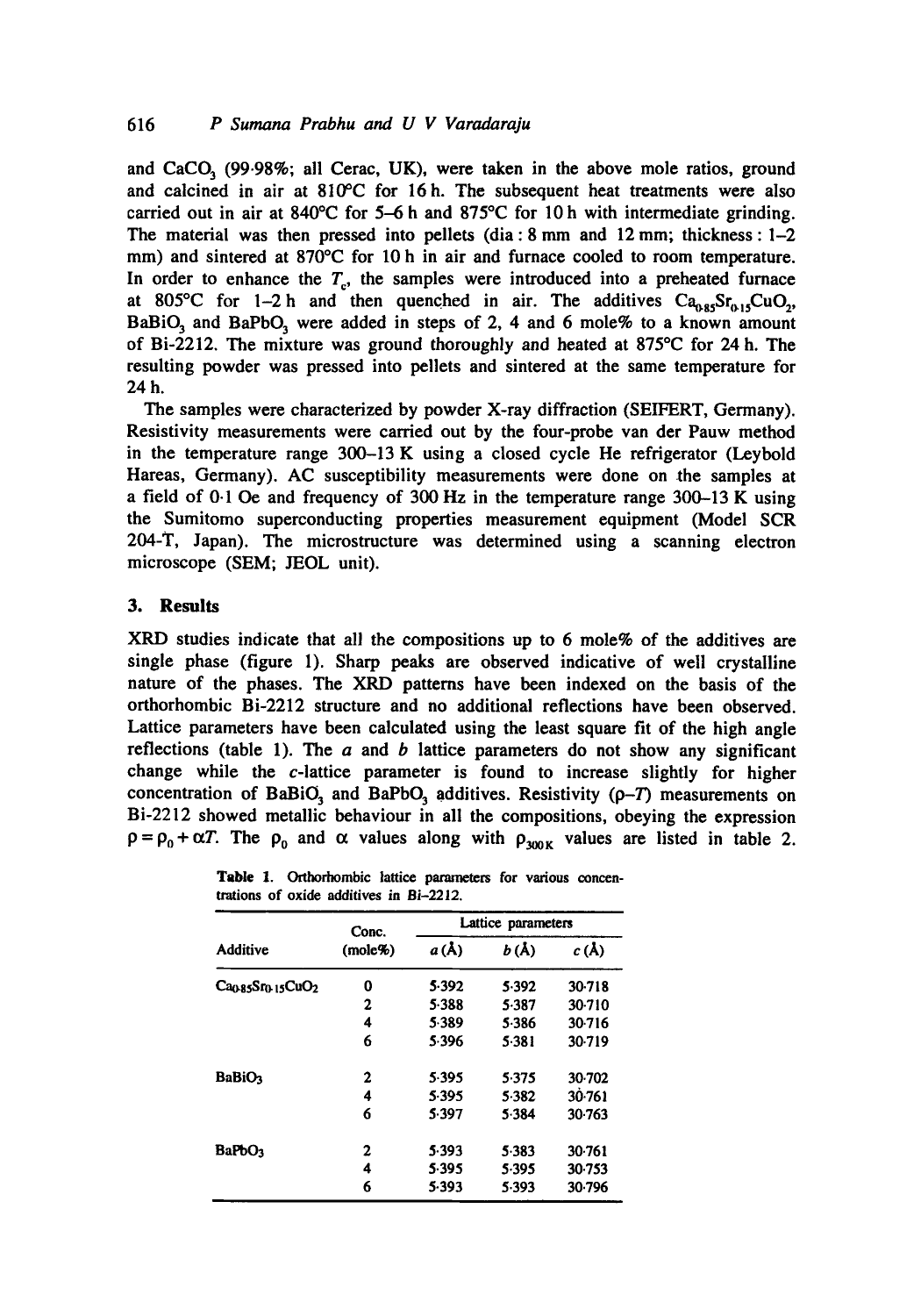| 8i-2212.                                                          |  |
|-------------------------------------------------------------------|--|
| $\frac{1}{2}$                                                     |  |
| <b>Express</b>                                                    |  |
|                                                                   |  |
|                                                                   |  |
|                                                                   |  |
|                                                                   |  |
|                                                                   |  |
| Resistivity and ac susceptibility data on the additive containing |  |
|                                                                   |  |
|                                                                   |  |
| Ĩ.                                                                |  |
| i<br>V                                                            |  |
| <b>Table</b>                                                      |  |

|                     |                                             | Resisti            | ivity data        |                                           |                                                                                                                                                                                                                                            |                         |                                                                                                                                                                                                                                                                                                                                                                                                                                   |                        |                                                                                                                                                                                                                                                                                                                     |                                                                                                                                                                                                                                                                                                                                                         |  |
|---------------------|---------------------------------------------|--------------------|-------------------|-------------------------------------------|--------------------------------------------------------------------------------------------------------------------------------------------------------------------------------------------------------------------------------------------|-------------------------|-----------------------------------------------------------------------------------------------------------------------------------------------------------------------------------------------------------------------------------------------------------------------------------------------------------------------------------------------------------------------------------------------------------------------------------|------------------------|---------------------------------------------------------------------------------------------------------------------------------------------------------------------------------------------------------------------------------------------------------------------------------------------------------------------|---------------------------------------------------------------------------------------------------------------------------------------------------------------------------------------------------------------------------------------------------------------------------------------------------------------------------------------------------------|--|
|                     |                                             |                    |                   |                                           |                                                                                                                                                                                                                                            |                         |                                                                                                                                                                                                                                                                                                                                                                                                                                   |                        |                                                                                                                                                                                                                                                                                                                     |                                                                                                                                                                                                                                                                                                                                                         |  |
|                     |                                             |                    |                   |                                           |                                                                                                                                                                                                                                            |                         |                                                                                                                                                                                                                                                                                                                                                                                                                                   |                        |                                                                                                                                                                                                                                                                                                                     |                                                                                                                                                                                                                                                                                                                                                         |  |
| Additive            | Conc. $T_{c. \text{ onset}}$<br>(mole%) (K) |                    | $T_{\rm c, zero}$ | gg  isi sas                               | $\frac{1}{2}$<br>$\frac{1}{2}$<br>$\frac{1}{2}$<br>$\frac{1}{2}$<br>$\frac{1}{2}$<br>$\frac{1}{2}$<br>$\frac{1}{2}$<br>$\frac{1}{2}$<br>$\frac{1}{2}$<br>$\frac{1}{2}$<br>$\frac{1}{2}$<br>$\frac{1}{2}$<br>$\frac{1}{2}$<br>$\frac{1}{2}$ | & E   1 드 S 3, 3 S 3 3, | $\begin{array}{c cccccc} \mathtt{c} & \mathtt{c} & \mathtt{c} & \mathtt{c} & \mathtt{c} & \mathtt{c} & \mathtt{c} & \mathtt{c} & \mathtt{c} & \mathtt{c} \\ \mathtt{c} & \mathtt{c} & \mathtt{c} & \mathtt{c} & \mathtt{c} & \mathtt{c} & \mathtt{c} & \mathtt{c} & \mathtt{c} & \mathtt{c} & \mathtt{c} \\ \mathtt{c} & \mathtt{c} & \mathtt{c} & \mathtt{c} & \mathtt{c} & \mathtt{c} & \mathtt{c} & \mathtt{c} & \mathtt{c} &$ | <b>CONSERVERS REP.</b> | $\frac{1}{2}$ $\frac{1}{2}$ $\frac{1}{2}$ $\frac{1}{2}$ $\frac{1}{2}$ $\frac{1}{2}$ $\frac{1}{2}$ $\frac{1}{2}$ $\frac{1}{2}$ $\frac{1}{2}$ $\frac{1}{2}$ $\frac{1}{2}$ $\frac{1}{2}$ $\frac{1}{2}$ $\frac{1}{2}$ $\frac{1}{2}$ $\frac{1}{2}$ $\frac{1}{2}$ $\frac{1}{2}$ $\frac{1}{2}$ $\frac{1}{2}$ $\frac{1}{2}$ | $\frac{1}{16}$ $\approx$ $\frac{1}{12}$ $\approx$ $\frac{1}{12}$ $\approx$ $\frac{1}{12}$ $\approx$ $\frac{1}{12}$ $\approx$ $\frac{1}{12}$ $\approx$ $\frac{1}{12}$ $\approx$ $\frac{1}{12}$ $\approx$ $\frac{1}{12}$ $\approx$ $\frac{1}{12}$ $\approx$ $\frac{1}{12}$ $\approx$ $\frac{1}{12}$ $\approx$ $\frac{1}{12}$ $\approx$ $\frac{1}{12}$ $\$ |  |
| <b>PORTS STORES</b> |                                             |                    |                   |                                           |                                                                                                                                                                                                                                            |                         |                                                                                                                                                                                                                                                                                                                                                                                                                                   |                        |                                                                                                                                                                                                                                                                                                                     |                                                                                                                                                                                                                                                                                                                                                         |  |
|                     |                                             |                    |                   |                                           |                                                                                                                                                                                                                                            |                         |                                                                                                                                                                                                                                                                                                                                                                                                                                   |                        |                                                                                                                                                                                                                                                                                                                     |                                                                                                                                                                                                                                                                                                                                                         |  |
|                     |                                             | E 8 5 <del>1</del> |                   |                                           |                                                                                                                                                                                                                                            |                         |                                                                                                                                                                                                                                                                                                                                                                                                                                   |                        |                                                                                                                                                                                                                                                                                                                     |                                                                                                                                                                                                                                                                                                                                                         |  |
|                     |                                             |                    |                   |                                           |                                                                                                                                                                                                                                            |                         |                                                                                                                                                                                                                                                                                                                                                                                                                                   |                        |                                                                                                                                                                                                                                                                                                                     |                                                                                                                                                                                                                                                                                                                                                         |  |
| <b>BaBiOs</b>       |                                             |                    |                   |                                           |                                                                                                                                                                                                                                            |                         |                                                                                                                                                                                                                                                                                                                                                                                                                                   |                        |                                                                                                                                                                                                                                                                                                                     |                                                                                                                                                                                                                                                                                                                                                         |  |
|                     | 0 9 9<br>2 <del>4</del> 9                   |                    |                   |                                           |                                                                                                                                                                                                                                            |                         |                                                                                                                                                                                                                                                                                                                                                                                                                                   |                        |                                                                                                                                                                                                                                                                                                                     |                                                                                                                                                                                                                                                                                                                                                         |  |
|                     |                                             |                    | 2321 282          |                                           |                                                                                                                                                                                                                                            |                         |                                                                                                                                                                                                                                                                                                                                                                                                                                   |                        |                                                                                                                                                                                                                                                                                                                     |                                                                                                                                                                                                                                                                                                                                                         |  |
| <b>BaPbO3</b>       |                                             | S6                 | $7 - 8$           |                                           | $\frac{15}{2} + \frac{1}{2}$                                                                                                                                                                                                               | $8 - 50$                |                                                                                                                                                                                                                                                                                                                                                                                                                                   |                        |                                                                                                                                                                                                                                                                                                                     |                                                                                                                                                                                                                                                                                                                                                         |  |
|                     | 0<br>0<br>0<br>0<br>0<br>0                  |                    |                   |                                           |                                                                                                                                                                                                                                            |                         |                                                                                                                                                                                                                                                                                                                                                                                                                                   |                        |                                                                                                                                                                                                                                                                                                                     |                                                                                                                                                                                                                                                                                                                                                         |  |
|                     |                                             | 81.5               |                   | $\begin{array}{cc} 2 & 1 & 2 \end{array}$ |                                                                                                                                                                                                                                            |                         |                                                                                                                                                                                                                                                                                                                                                                                                                                   |                        |                                                                                                                                                                                                                                                                                                                     |                                                                                                                                                                                                                                                                                                                                                         |  |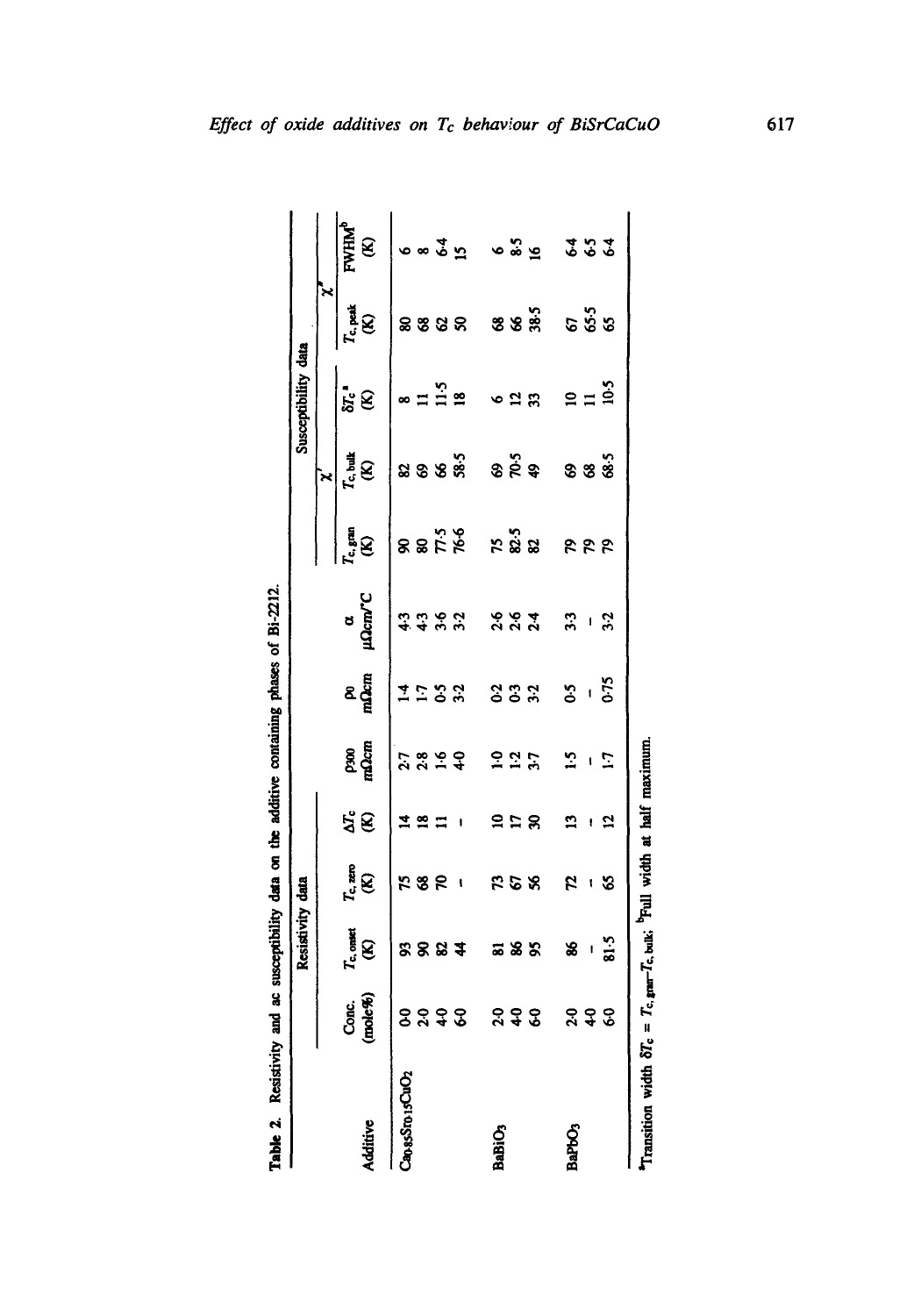Consistent  $T_{c,zero}$  values in the range 74-76 K were obtained for the pure Bi-2212 phase. AC susceptibility studies on the pure Bi-2212 compound indicate a two-slope behaviour which reflects the transition from the regime where the grains are decoupled  $(T_{c, \text{grav}})$  to the regime where the intergrain current circulates around the whole sample  $(T_{c, bulk})$ . In the compounds containing additives the following interesting observations have been made. (i) Resistivity studies indicate that with increase in additive concentration, the superconducting transition temperature  $(T_{c,zero})$ systematically decreases and the  $\Delta T_c$  (T<sub>c</sub>(90%) - T<sub>c</sub>(10%)) values progressively increase as can be seen from table 2 and figure  $2(a,b,c)$ . However, for the phases containing BaPbO<sub>3</sub>, although  $T_{c,zero}$  decreases with concentration, no change in  $\Delta T_c$  is seen, (ii) from the plot of the real part  $(\chi'-T)$  of the ac susceptibility, we observe that both  $T_{c, \text{tran}}$  and  $T_{c, \text{bulk}}$  register a decrease in the additive compositions compared to



**Figure 1.**  XRD patterns of Bi-2212 and the compositions containing additives.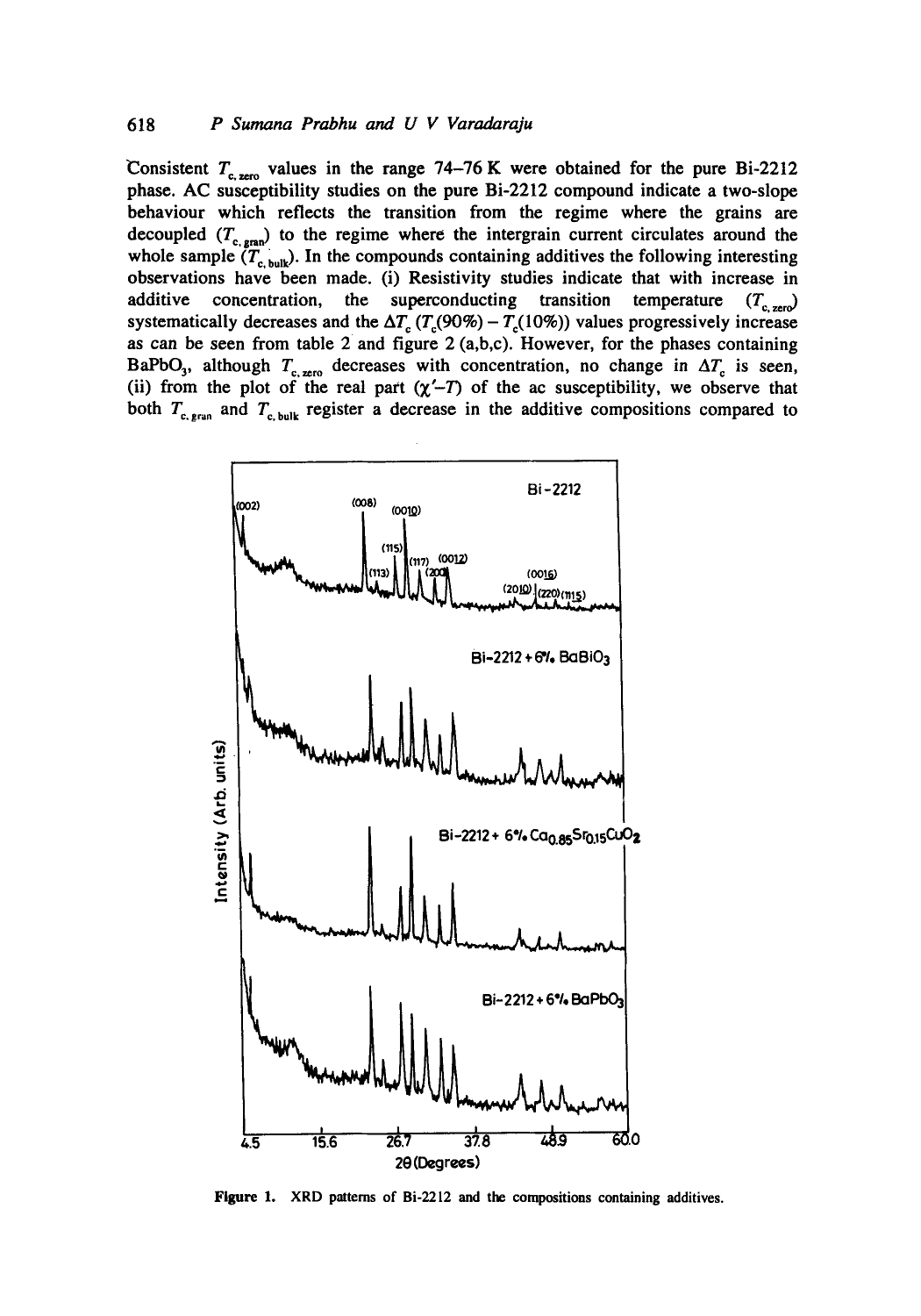the pure Bi-2212. However, variation in  $T_{c,gen}$  is not significant when the additive concentration increases from 2 to 6 mole%. On the other hand,  $T_{c, bulk}$  decreases systematically with increasing additive concentration from 2 to 6 mole% (except for compositions containing BaPbO<sub>3</sub>). Effectively, the transition width  $(T_{c. \text{gram}} - T_{c. \text{bulk}})$  denoted by  $\delta T_c$ ) increases (table 2) from 10 K for Bi-2212 to about 15-20K for the samples containing additives. For the samples containing BaPbO<sub>3</sub>, a decrease in both  $T_{c,gen}$  and  $T_{c,bulk}$  are observed and the  $\delta T_c$  values are



Figure 2. Resistivity  $(p-T)$  data on compositions with (a) BaBiO<sub>3</sub>, (b) Ca<sub>0.85</sub>Sr<sub>0-15</sub>CuO<sub>2</sub> and (c) BaPbO3.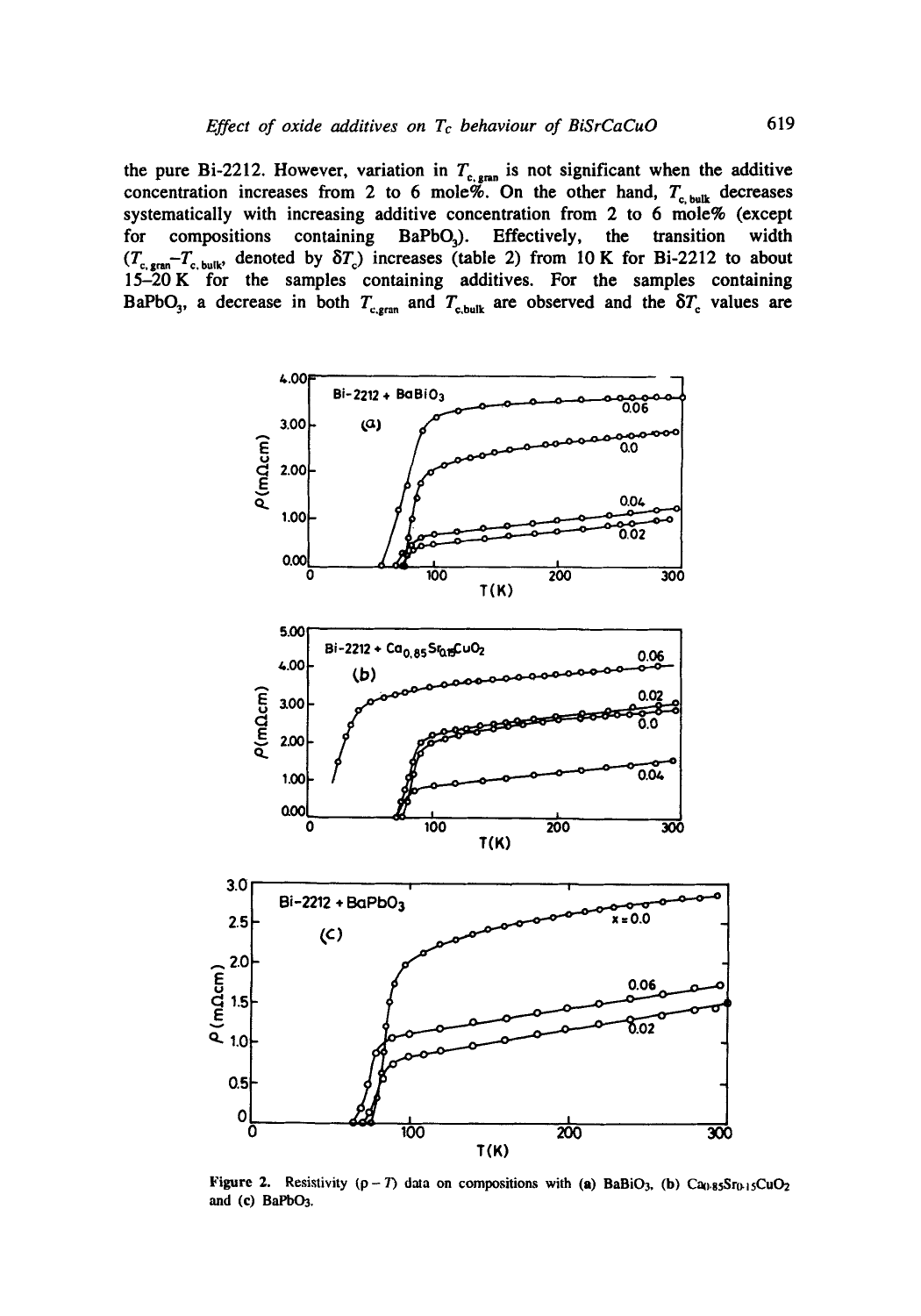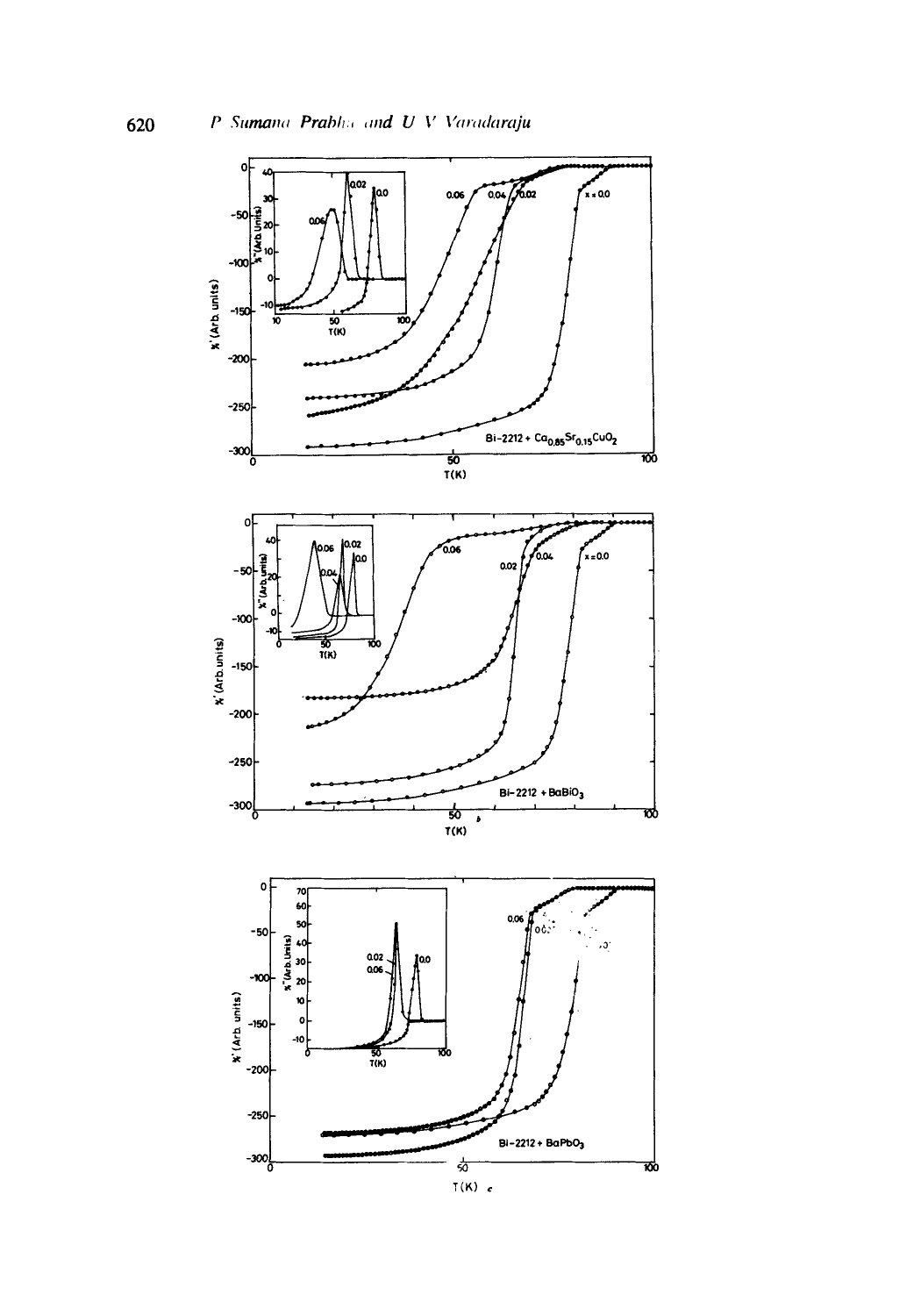same for all concentrations of the additives and (iii) the  $\chi''-T$  plots for various concentrations of additives (insets of figures 3a, b and c) indicate that the width of the  $\chi''-T$  peak increases with increasing concentration of the additives except in the case of BaPbO<sub>3</sub>.

#### **4. Discussion**

The difference  $T_{c, \text{grav}} - T_{c, \text{bulk}}$  ( $\delta T_c$ ) represents the extent of granularity in the sample. The material can be thought of as consisting of a large number of grains embedded in a matrix of inhomogenous phase (grain boundary) which acts as a weak link between the grains. For very low ac fields, the nature and surface area of the weak link network relative to that of the grains determines the value of  $\delta T_c$ . The high value of  $\delta T_c$  observed for the compounds containing BaBiO<sub>3</sub> and  $Ca<sub>0.85</sub>Sr<sub>0.15</sub>CuO<sub>2</sub>$ , indicates that the added oxide phases segregate between the grains leading to an increase in the transition width. In other words, the interconnectivity between the grains decreases and bulk superconductivity  $(T_{c, bulk})$  occurs at a lower temperature. In the compound with 6 mole% of  $Ca_{0.85}Sr_{0.15}CuO_2$ , the diamagnetic signal does not saturate down to the lowest temperature. This is clearly in agreement with the  $p - T$  data where a drop in the resistivity is observed but no superconductivity is detected down to  $13$  K. The materials containing BaPbO<sub>3</sub> (figure 3c) do not show any increase in  $\delta T_c$  in the  $\chi'$ -T plot. This is in agreement with the results obtained from resistivity measurements (figure 2c) where  $\Delta T$ , remains almost a constant. The additives do not become superconducting on account of proximity effect. In case the additives were to become superconducting,  $\delta T_c$  would have decreased which is not so in the present case.

A single sharp peak in the  $\chi''-T$  plots indicates the excellent quality of the material with good coupling between the grains. If  $r<sub>g</sub>$  is the average radius of the grains and  $\lambda$  the London penetration depth, then for  $r_{g} \gg \lambda$ , the peak in  $\chi''$  is very sharp for low values of  $h_0$  (Senoussi *et al* 1991). For very large grains, the area covered by the weak link network is negligible. This is valid for  $T \ll T_c$ . As T approaches  $T_c$  (or  $h_0 \rightarrow H_{c2}$ ),  $\lambda$  tends to diverge and consequently, the whole surface of the sample will be covered by the weak link network. This leads to a sharp change (sharp peak) in  $\chi''-T$  plot. On the other hand, when the number of weak links is very large as in the case of the additive containing compositions presently studied, the relative change in the total area covered by the weak link network will be very small when  $T$  approaches  $T_c$  and as a consequence, the peak in  $\chi''(T)$  which reflects this change would not be very sharp.

In the present study, in the cases of materials containing BaBiO<sub>3</sub> and  $Ca<sub>0.83</sub>Sr<sub>0.15</sub>CuO<sub>2</sub>$ , we observe that the width of the  $\chi''$  peak increases with increasing concentration of the additives. This clearly indicates that the weak link network is enhanced with the addition of oxide additives. However, for the samples containing

**Figure 3. a-c.** Real part of the ac susceptibility  $(\chi'-T)$  data on Bi-2212 with Ca<sub>0</sub>.85Sr<sub>0</sub>.15CuO<sub>2</sub>, BaBiO<sub>3</sub> and BaPbO<sub>3</sub> additives. As can be seen,  $\delta T_c$  (T<sub>c.gran</sub> - T<sub>c. bulk</sub>) increases with additive concentration. However, with BaPbO<sub>3</sub> addition,  $\delta T_c$  remains a constant. Insets show variation of imaginary part  $\chi^*$  as a function of temperature. Peak width systematically increases with concentration for the compositions containing  $Ca<sub>0.85</sub>Sr<sub>0.15</sub>CuO<sub>2</sub>$ and BaBiO3.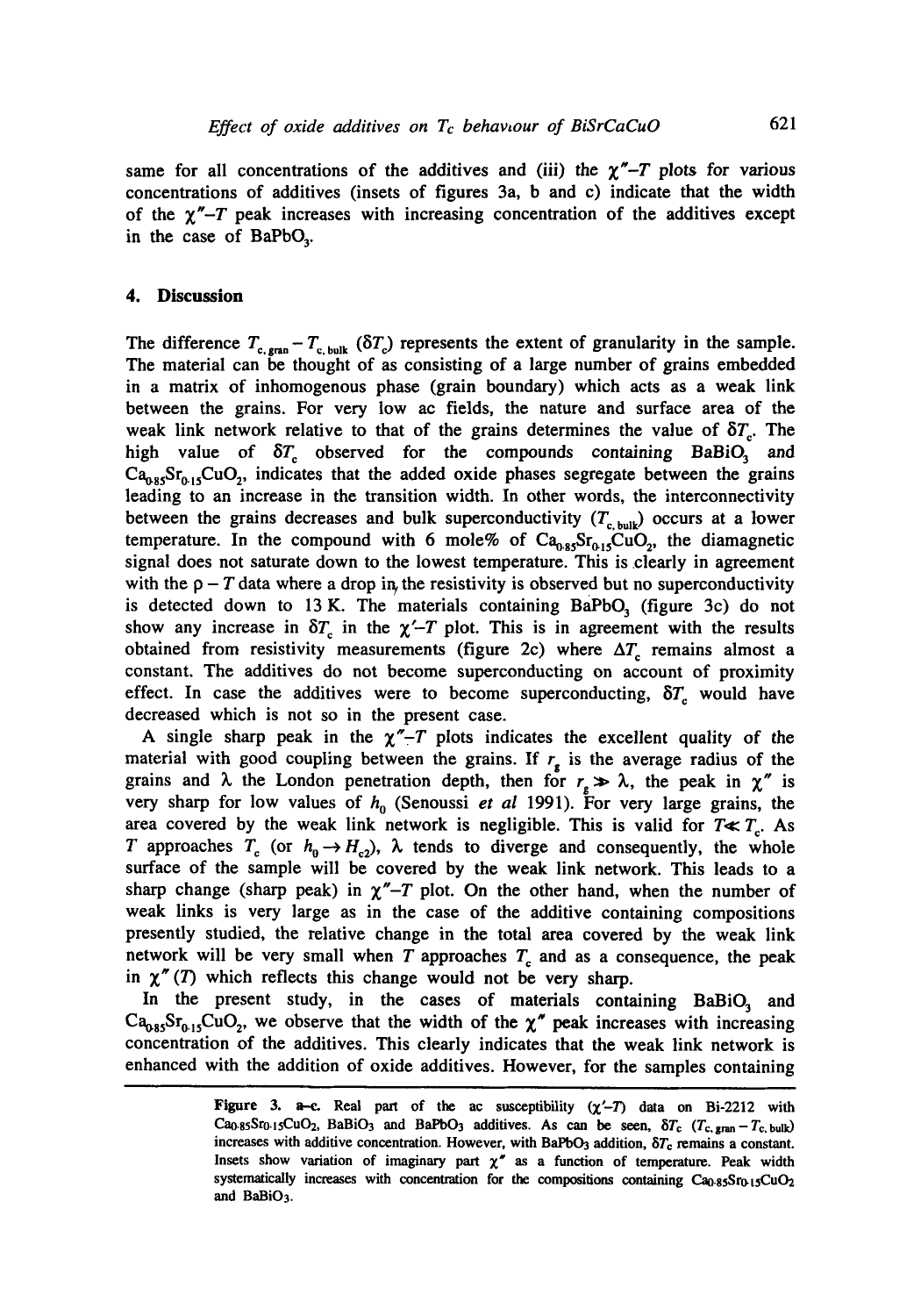BaPbO<sub>3</sub>, the width of  $\chi''$  is almost a constant indicating that there is no significant **change in the microstructure which is clearly in agreement with the results obtained from resistivity data.** 

**Scanning electron microscopy (SEM) photographs show qualitative changes in the microstructure of the pure and additive compositions. However, unequivocal correlations were not possible with the observed superconducting behaviour.** 



**Figure 4. XRD patterns of Bi-2212 and the compositions containing 6 mole% of additives, sintered at 400"C. The Bi-2212 phase remains unchanged whereas the additive phases show a degradation of the Bi-2212 phase.**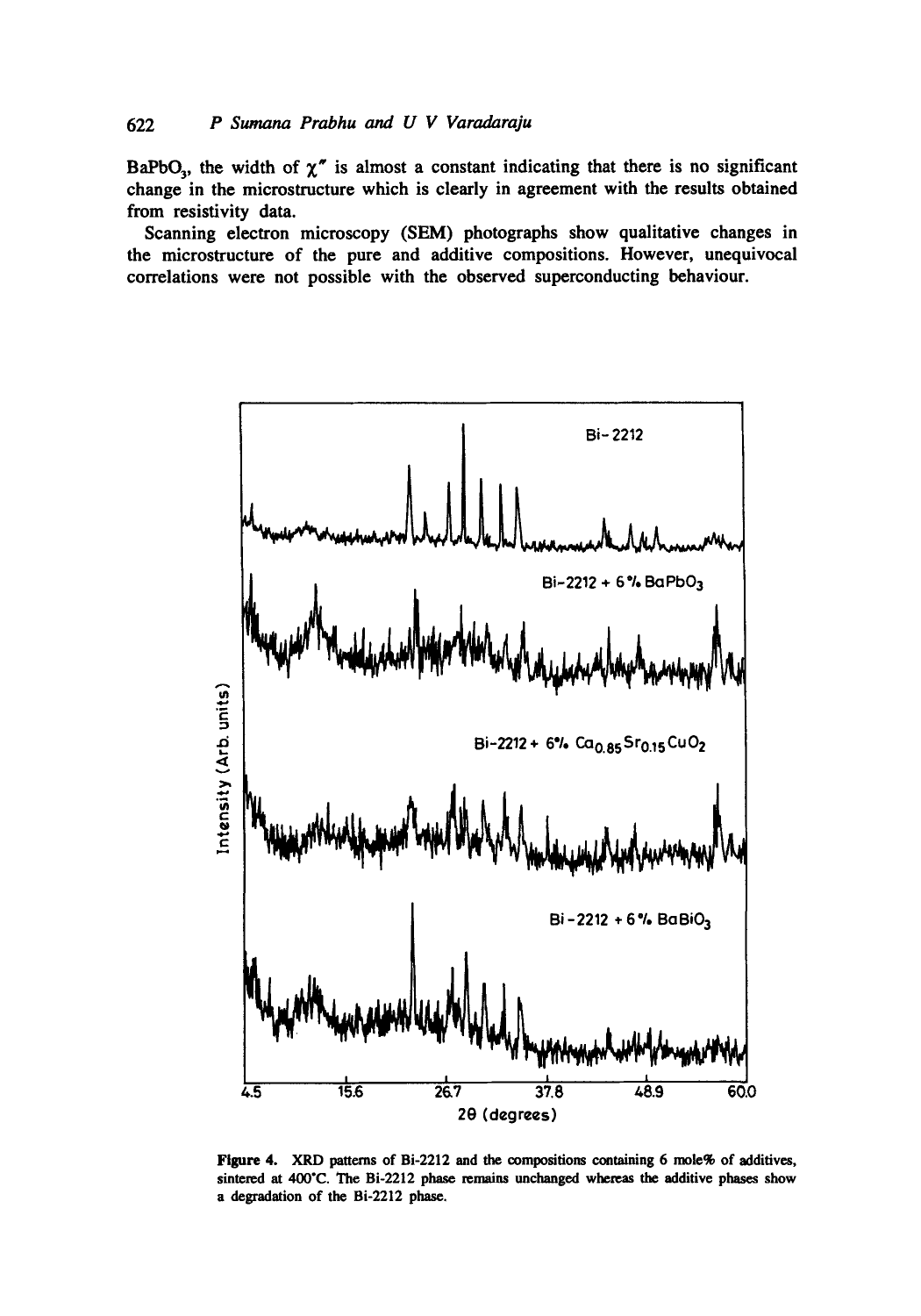## **5. Effect of low temperature sintering**

To explain the enhanced granular behaviour in the above phases, we have considered two possibilities: (i) the added oxides are non-interactive and concentrate only in the grain boundary region, as described earlier, since XRD patterns clearly show that the materials are all single phase and no impurities due to the additives are observed and (ii) since the sintering temperature is as high as 875"C, the possible interaction of the added oxide material with Bi-2212 cannot be ruled out which may be within the limits of detection by XRD. This could lead to a partial decomposition of the Bi-2212 superconductor and hence bulk superconductivity is observed at much lower temperatures. It was thought that by sintering at much lower temperatures (say 400"C) the interaction of the additive with the Bi-2212 phase would be minimal. We therefore prepared the end compositions with 6 mole% each of BaBiO<sub>3</sub>, BaPbO<sub>3</sub> and Ca<sub>085</sub>Sr<sub>015</sub>CuO<sub>2</sub>. The heat treatment was done on the powder at 400"C for 3 days; pelletized and sintered at 400°C for 3 days. The pure Bi-2212 pellet was also heated at the same temperature. XRD of the pure compound was found to be single phase and remained unchanged whereas the compounds containing additives showed very broad and less intense peaks (figure 4) indicating that the material has degraded in the presence of the oxide additive at 400"C. To check its reproducibility, we repeated the experiment and obtained identical results. AC susceptibility studies on these phases are shown in figure 5. For the compositions containing BaBiO<sub>3</sub> and BaPbO<sub>3</sub>, the  $\chi$ '-T plot shows a drop around 105 K indicating the presence of a small amount of high  $T_c$  (Bi-2223) phase and a second drop



Figure 5. Real part of the ac susceptibility  $(\chi'-T)$  data on Bi-2212 with 6 mole% of additives CaossSr01sCuO2, BaBiO3 and BaPbO3 sintered at 400°C. The Y-axis is very much expanded to show the details with regard to the additive compositions. Bi-2212 shows a signal at  $250 \mu V$  with good saturation.